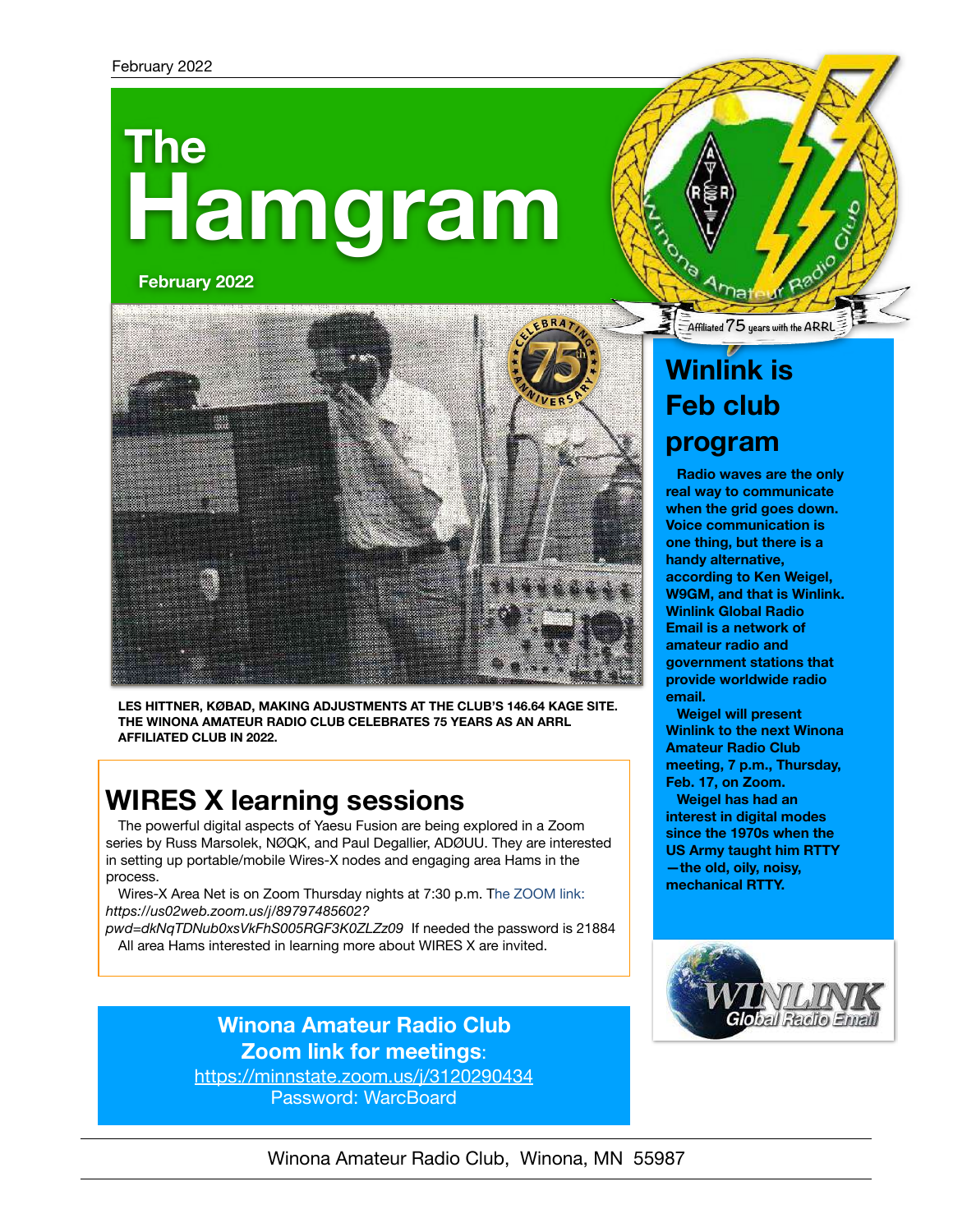#### February 2022



**WINONA HAM DAN GOLTZ, WKØW, LEFT, GAVE EXTRAORDINARY SERVICE DURING THE COVID PANDEMIC. HE'S RECOGNIZED BY COUNTY EMERGENCY MANAGEMENT COORDINATOR BEN KLINGER, KEØTNM.**

### **Winona Ham's volunteerism recognized**

The past two years have been extraordinary with a virus changing the world and our lives. In the process, public health professionals have battled to the impact of COVID-19 through vaccination clinics; efforts have required volunteers and professionals.

The Winona County Community Health Board gave its thanks to all, included a Winona Amateur Radio Club member, who have given time to prepare vaccinations, give shots, register for appointments, complete contact tracing early on in the pandemic, provide education and outreach, and provide comforting activities for children.

Volunteer Dan Goltz, WKØW, was recognized for his extraordinary service. Goltz's volunteering in public safety began in the 1970s. "As a licensed pharmacist his knowledge was instrumental in being able to start clinics so quickly and do them on the scale we did," said Ben Klinger, Winona County Emergency Management Coordinator. Goltz's contribution totals over 300 hours at Winona County vaccination clinics while also volunteering for clinics at Winona Health.



Many Hams have big lightning rods their towers—sticking straight into the sky. Hopefully these towers are well grounded because, nationally, and especially in our area, lightning strikes are up.

[Newly released data](https://www.vaisala.com/sites/default/files/documents/WEA-MET-2021-Annual-Lightning-Report-B212465EN-A.pdf) shows there has been more lightning last year than in the previous five years on average.

Lightning is a large natural spark of electricity, caused by an imbalance of electrical charges in the atmosphere. Most lightning is formed from thunderstorm clouds, which develop when warm, moist air rises into cold air, often during warmer seasons.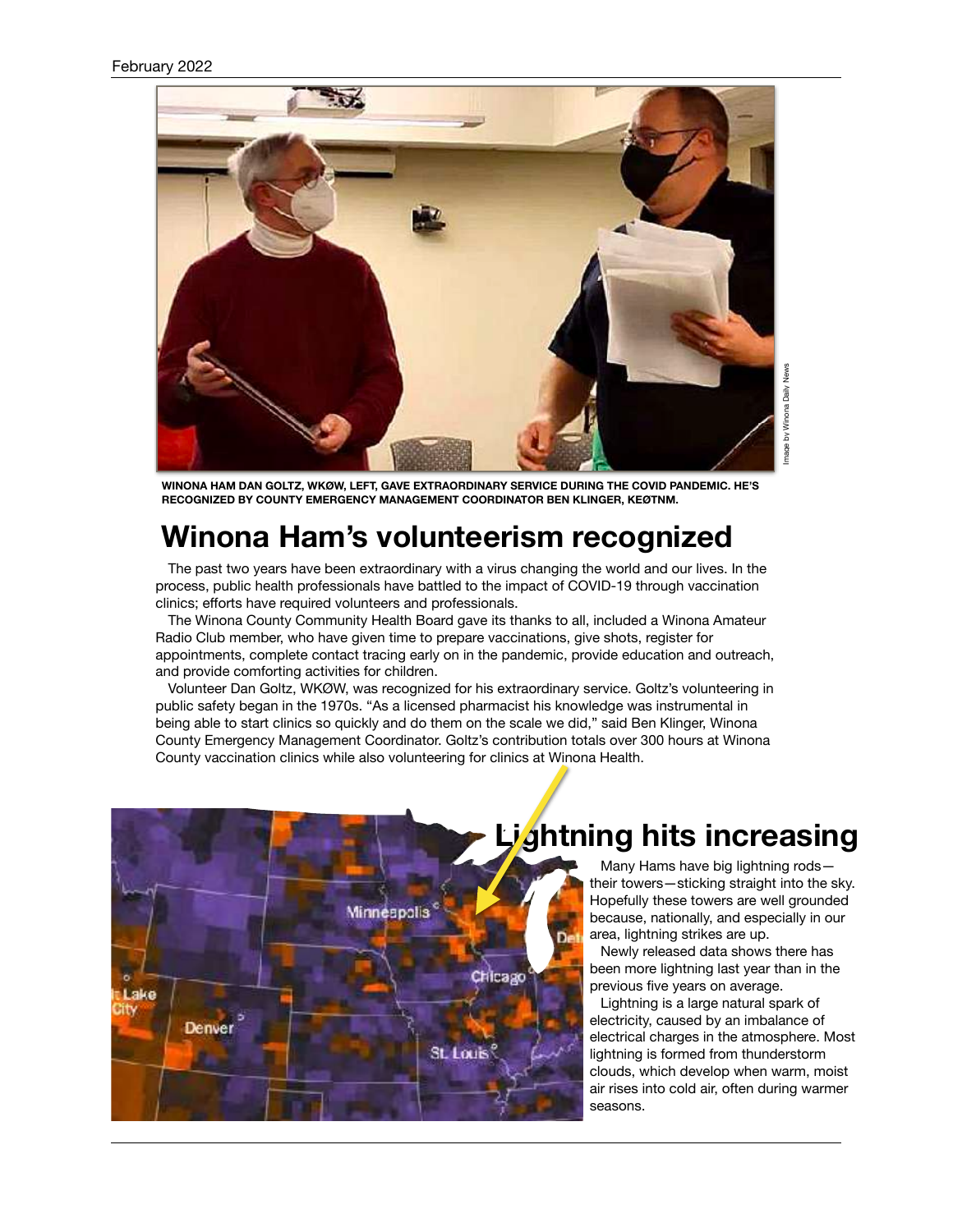## **WARC Executive Board** (**unofficial minutes**)

#### **Thursday, Feb. 3, 2022, via Zoom**

Paul Schumacher, KØZYV; Russ Marsolek, NØQK; Clare Jarvis, KØNY; Tom Wilmot, WØMK; Bob Seaquist, W9LSE; Harro Hohenner, KG6RLM; Dan Goltz, WKØW; Mike Foerster, WØIH, John Kowalik, K2OPT; Elisamel Resto, KFØACN; Paul Degallier, ADØUU; Ron KD9OHQ; Marv Rodvold, AC9TO

Called to order by Paul Schumacher, KØZYV: 6:30 p.m.

**Minutes**: Bob Seaquist, W9LSE. Approved

**Treasurer**: Harro Hohenner, KG6RLM. Balance on 12/31/2021 \$4,259.70 Income: Dues \$895.00 Expenses: P.O. Box Rental \$166.00 Subtotal and WARC balance \$4,988.70 Balance reported by bank \$4,259.70 Erik Brom memorial donations, \$1,065.00

and check to Cathedral of the Sacred Heart Dan Goltz, WKØW: Jodie Brom, NØNUO, has checks

for the Erik Brom, WBØNIU, fund and an idea for longlasting memorial.

**Repeater**, Mike Foerster, WØIH.

The FCC has approved naming W0IH Trustee for the club's repeaters. KUØHN created two email addresses for the club for official business,

[admin@w0ne.org](mailto:admin@w0ne.org) which is forwarded to the WØIH email address and **contact@w0ne.org** which is forwarded to KUØHN from the web site.

WØIH registered with the Minnesota Repeater Council and is attempting to register with the Wisconsin Association of Repeaters.

I figured out the control commands for all four club repeaters. The DR-2X had a lot of dust that was cleaned; the other repeaters need cleaning later.

John Kruk, Yaesu, helped with the DR-2X configuration. The ways of configuring the repeaters is now documented. The Yaesu manual is not great.

I made minor reconfigurations to the 442.150 repeater for control purposes. Ben came along and worked on the IMRS configuration and network switches.

Earl Quinnell, WAØELW, gave us a copy of the Kendecom 3-CR PLUS upgrade manual. I documented the Kendecom configuration.

I documented control commands for the Rooster Ridge repeater and re-configured the 444.225 and 442.150 repeaters for remote control. We now have a document specifying control of all four repeaters specifically for the control operators. Control operators are: Dan Goltz, WKØW; Russ Marsolek, NØQK; and myself. Two of these documents should not be made public.

*MOTION: KØNY: let trustee make decision on additional control operators as well as where the material will be stored. Approved* 

Documents and configuration data for the repeaters will be password protected on WØNE.org.

#### *MOTION: Reimburse Dan Goltz, WKØW, for keys made about \$12 Approved*

**Public Service**: Dan Goltz, WKØW. There is no information on the tower climb for the Witoka tower. The county is still interested in installing a backup generator at Witoka.

Winona County Emergency Management will host a live Skywarn training session by the National Weather Service–La Crosse at the Winona History Center. The date is to be determined.

La Crosse NWS indicated there were 27 confirmed tornadoes in their jurisdiction during the historic December 15 storm. Several were in Winona County. That is the largest outbreak ever recorded in the La Crosse jurisdiction. They reiterated that trained spotters are an invaluable asset to the weather service. Here's a link to the presentation: *https://www.youtube.com/ watch?v=IMJeYuMZJYI*

The Chanhassen NWS will not hold Skywarn instructor refresher training this year due to Covid, but they will send updated materials.

The county/state tabletop communications exercise was again postponed due to increasing Covid.

The Ride the Ridges coordinator indicated having us support their event.

Erik Brom's, WBØNIU, daughter and son-in-law

invited us to use their site for field day again this year. Plans for a new county emergency communication trailer have been postponed due to Covid.

**Witoka:** Mike Foerster, WØIH. HF Remote: a remote relay that would run off the Witoka Raspberry-Pi is planned to allow turning the PC On or Off, including a 10 second hold to FORCE the PC off in case the PC is turned off. The PC's BIOS will allow this.

I summited a "Request for Quote" for replacing the two antennas at the Witoka Tower, at the same time that the lights are being replaced.

**WIRES X:** Russ Marsolek, NØQK. ADØUU and I are hosting a WIRES X knowledge net for Hams in Olmsted, Winona and La Crosse.

**Program**: Bob Seaquist, W9LSE.Tentatively planned: February: Winlink (Ken Weigel, W9GM); March: Clare Jarvis, KØNY, introduces Fox Hunt; Subsequently: Fox Hunt activity; April: Moving one's shack: Bob Seaquist, W9LSE; May: Trinona/Field Day/ICS—Public Service preparation. Dan Goltz, WKØW; *Warm weather:* Parks On The Air (activity)

**Adjourn**: 7:14 p.m.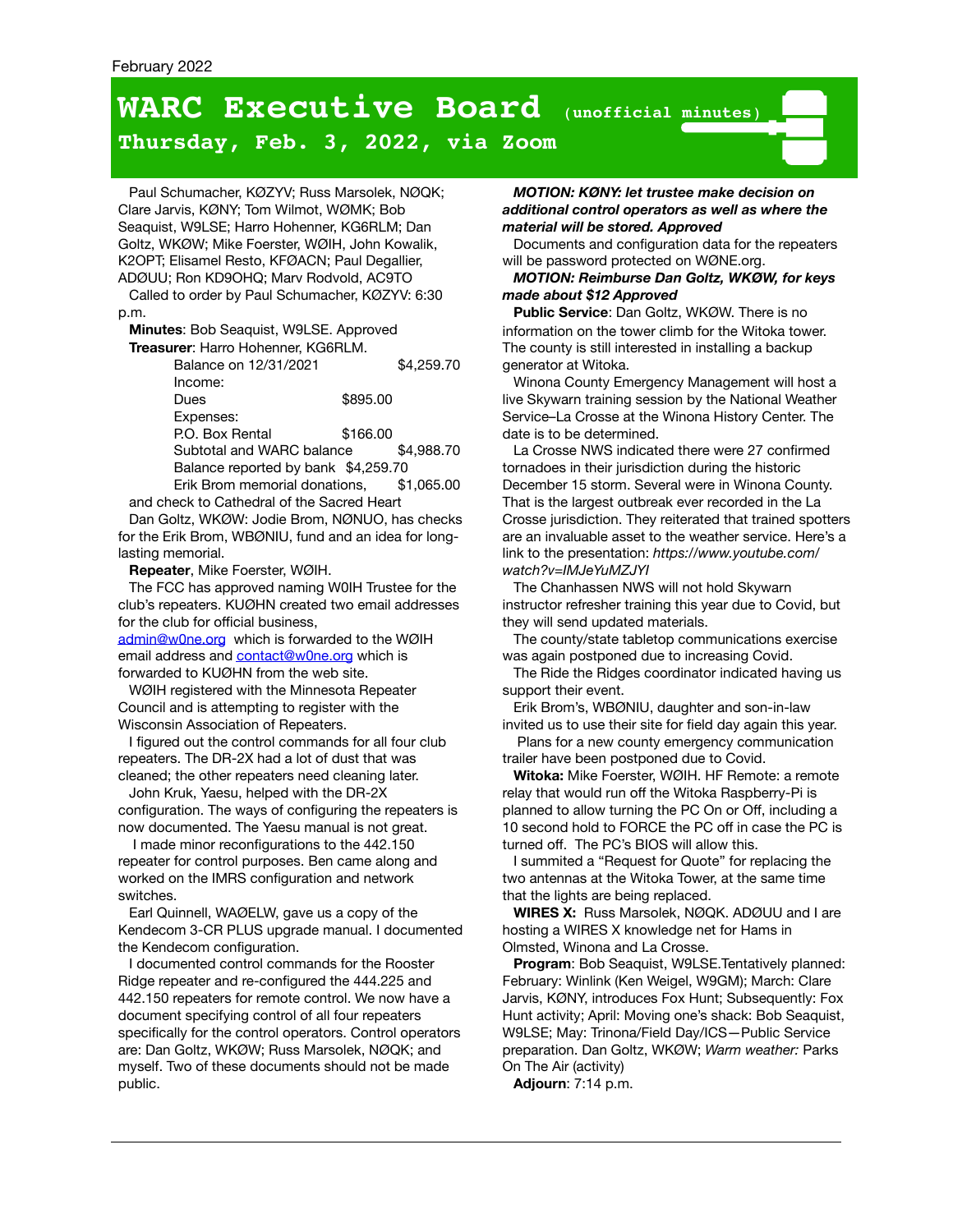### **Strife**

#### **By Patrick Moretti, KA1RB**

There seems to be so much "strife" in our society and in our communities that I sometimes wonder what it looks like from the outside. Amateur Radio gives us an opportunity to "have that look" - to see what we look like to outsiders, foreigners whose perception of "us" comes from their information media and from conversations over Amateur Radio with the likes of "us".

To me it is refreshing to see that most of my DX contacts still regard us with respect and positive attitudes. We still see folks aspiring to emigrate to the US - not because they are specifically "oppressed" but because they still see the US as land of opportunity (like my parents did).

Sometimes I detect a touch of envy for our ability to operate our radios just about anywhere. We have privileges that make our hobby/avocation easier to attain and maintain. We have an ability to travel within our vast territory and to bring our radios along.

We have supportive clubs in just about every part of our country. In contrast, while there are foreign clubs and associations representing Amateur Radio in their country, many of my DX contacts are isolated, a single operator in a city or town. No local club to go for support or to share the joy of our common hobby.

Sometimes they are so isolated as to almost be secretive and while they do want confirmation of QSO's they are cautious and request "unmarked envelopes" with no indication that it is a QSL card. This is not everywhere of course, but it should make us think about our own situation and appreciate the actual freedom we enjoy. Of course if you live in an HOA with nosy neighbors... I understand.

#### \*\*\*\*

*Talking of clubs... Every club has an annoying member... Some are outright trouble makers that enjoy the strife they cause. Others are more passive aggressive and are just "annoying" because they may not know any better.* 

*Just so you know - if you believe that your club doesn't have one…You either have an exceptional club, or it means that you are probably "IT!"*

### **Take a cleaning detour**

**By Bob Andre, KEØEXE**

While I finish my 10m-band, attic antenna, I'm taking a Cleaning Detour, because, after not being able to find some power converters I bought a few years ago, it's time to go through my life-long accumulation of parts.

My main action-verbs for this grand undertaking are: motivate (very important!), declutter, throw, donate, dismantle, recycle, plan (for conversions and future projects), pre-pare, clean, deodorize (if possible--actually, I love that old, musty-electronics smell--but my wife, "not so much"), group, organize, box, label, and stack!

My tools: various sizes of clear-plastic storage boxes I've been saving; one big, black, permanent marker; sticky, white labels; clear packaging tape; and blank, white, 3x5 cards (used as bigger labels). Also, a [de-]soldering iron and a few basic tools are coming in very handy. I've also discovered that cut-down (~2"-tall) cardboard boxes make nice trays, for

keeping parts together, inside the larger storage totes.

In times past, I've made a good start, using plastic-bin "organizer cabinets" and cigar boxes full of like things, such as switches, potentiometers, bulb sockets, power transformers, wire, various ham gadgets, ... (I'll leave the complete list to your own imaginations--many of you, no doubt, don't have far to walk, anyway, to view real-life parallels...) How often has the whole solution simply been to find a slightly larger box? )



My rules: continue to prefilter (i.e., be very selective now, on purchases); be persistent until it's done; for conversions, make a written plan, and store it with the items, in a "project box"; and "a place for everything, and everything in it's place" (merely "shuffling" items accomplishes little, long- term). Oh, and, in the words of Marie Kondo, it must "spark joy!" (or at least "spark," in this case).

When I get low on zeal, for the work of decreasing entropy, I consider this: Do I really want to deal with *a real emergency* under the present, chaotic conditions? Not too much.